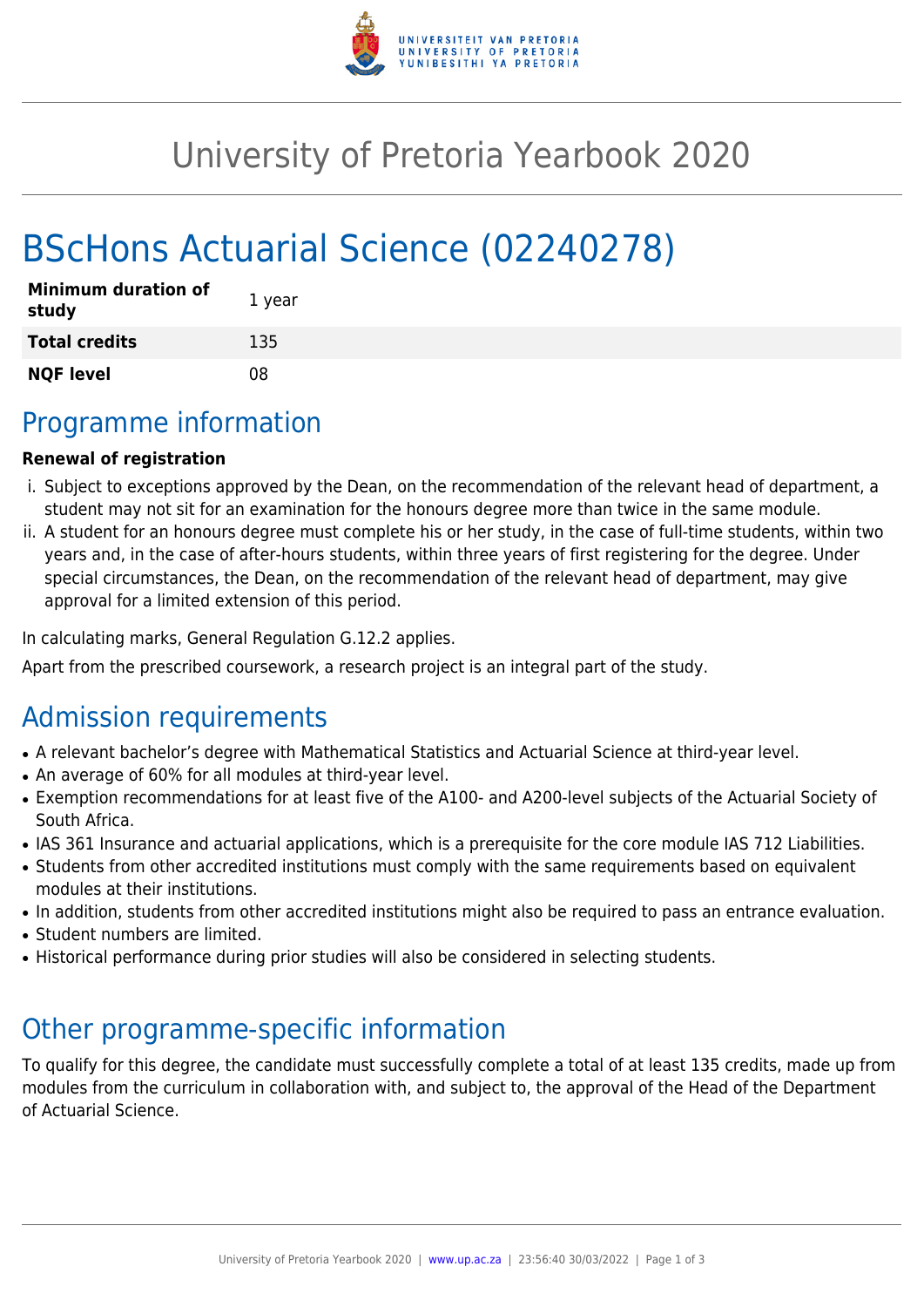

### Promotion to next study year

The progress of all honours candidates is monitored biannually by the head of department. A candidate's study may be terminated if the progress is unsatisfactory or if the candidate is unable to finish his/her studies during the prescribed period.

### Pass with distinction

The BScHons degree is awarded with distinction to a candidate who obtains a weighted average of at least 75% in all the prescribed modules and a minimum of 65% in any one module.